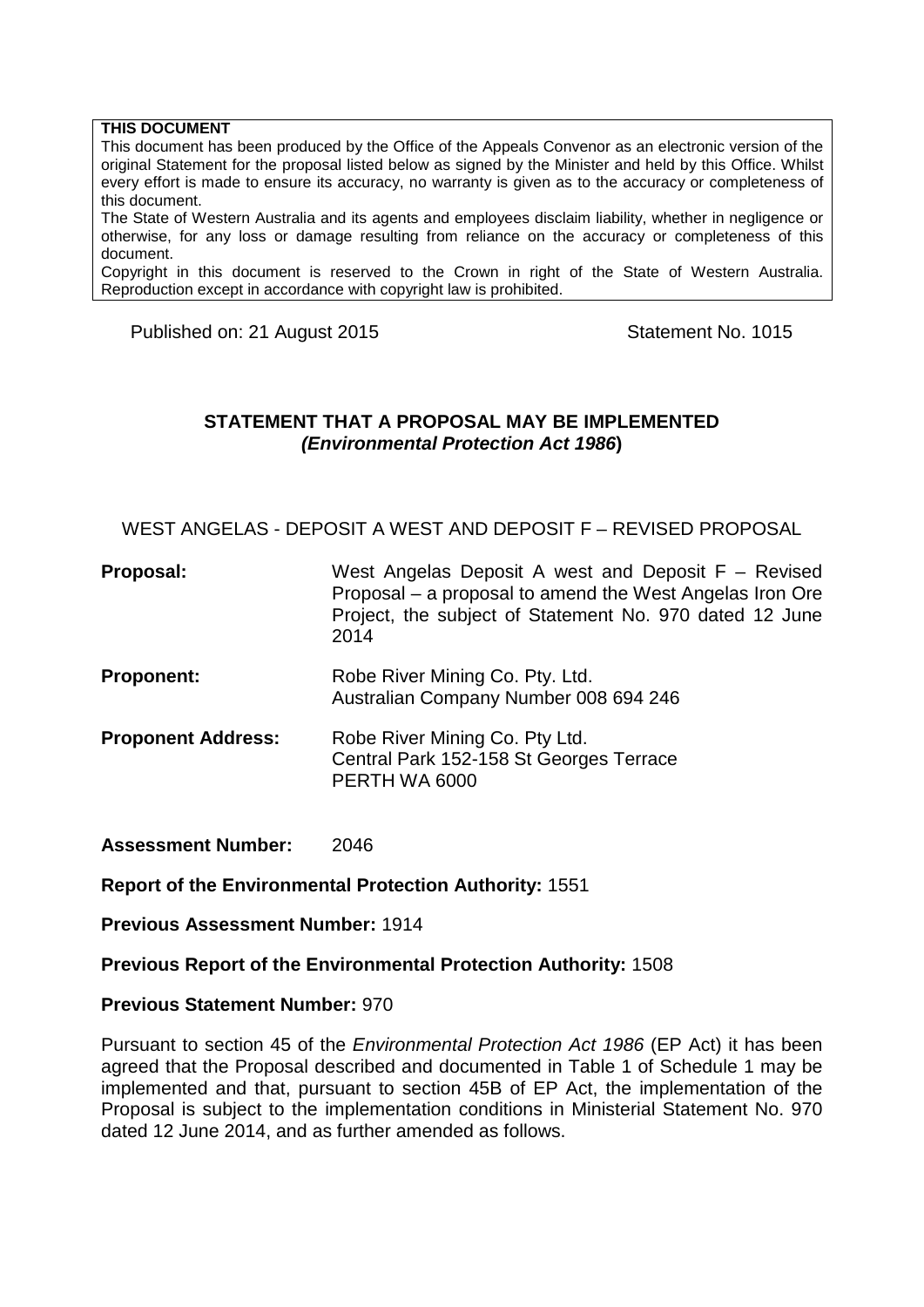**Insert** the following additional condition into Ministerial Statement No. 970:

## **10 Offsets**

- 10-1 In view of the significant residual impacts and risks as a result of implementation of the proposal, the proponent shall contribute funds to offset clearing of 'good to excellent' condition native vegetation, including the loss of habitat for conservation significant species, in the Hamersley IBRA subregion, and calculated pursuant to condition 10-2. This funding shall be provided to a government-established conservation offset fund or an alternative offset arrangement providing an equivalent outcome as determined by the Minister.
- 10-2 The proponent's contribution to the initiative identified in condition 10-1 shall be paid biennially, the first payment due two years after commencement of the additional ground disturbance defined in Table 2 of Schedule 1. The amount of funding will be \$750 AUD (excluding GST) per hectare of 'good to excellent' condition native vegetation cleared within the development envelope (delineated in Figure 1 and defined by the geographic coordinates in Schedule 2, within the Hamersley IBRA subregion.
- 10-3 The 4,667 ha of clearing of native vegetation previously approved under Ministerial Statement 970 is exempt from the requirement to offset under condition 10-1.
- 10-4 The proponent shall prepare and submit an Impact Reconciliation Procedure to the satisfaction of the CEO within six months of the date of this Statement, or as approved by the CEO.
- 10-5 The Impact Reconciliation Procedure required pursuant to condition 10-4 shall:
	- (1) include a methodology to identify clearing of 'good to excellent' condition native vegetation in the Hamersley IBRA subregion.
	- (2) require the proponent to submit spatial data identifying areas of 'good to excellent' condition native vegetation that has been cleared;
	- (3) include a methodology for calculating the amount of clearing undertaken during each biennial time period; and
	- (4) state dates for the commencement of the biennial time period and for the submission of results of the Impact Reconciliation Procedure, to the satisfaction of the CEO.
- 10-6 The real value of contributions described in condition 10-2 will be maintained through indexation to the Perth Consumer Price Index (CPI), with the first adjustment to be applied to the first contribution.

[Signed 21 August 2015]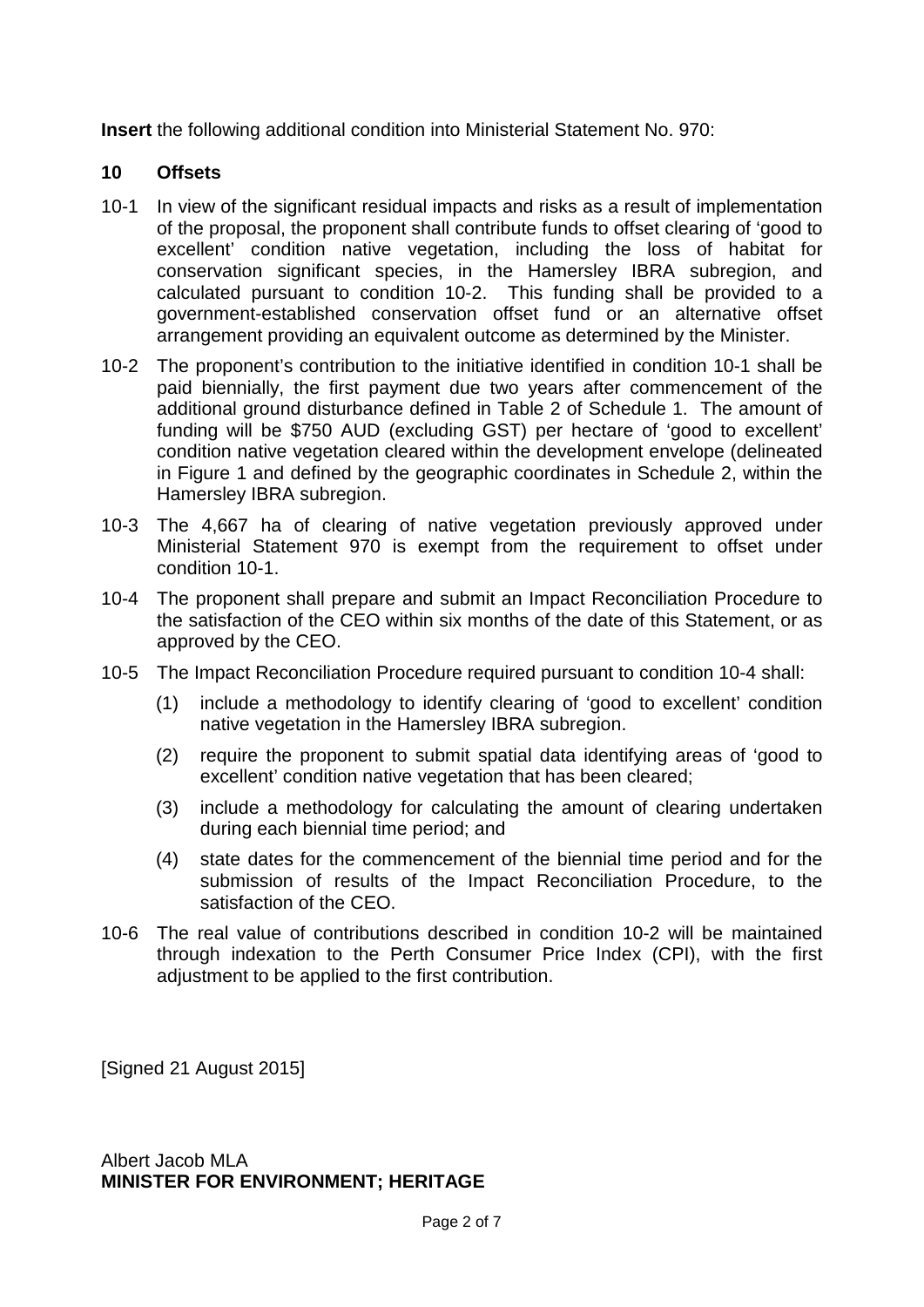# **Table 1: Summary of the Proposal**

| <b>Proposal Title</b>    | West Angelas Deposit A west and Deposit F - Revised<br>Proposal                                                                                                                                                                                                                                                                                                                                                                                                  |
|--------------------------|------------------------------------------------------------------------------------------------------------------------------------------------------------------------------------------------------------------------------------------------------------------------------------------------------------------------------------------------------------------------------------------------------------------------------------------------------------------|
| <b>Short Description</b> | Revision of the approved West Angelas Iron Ore Project<br>located approximately 130 kilometres (km) northwest of<br>Newman in the Pilbara Region of Western Australia.<br>In addition to the proposal approved under Ministerial<br>Statement 970, the revised proposal includes the<br>development of the Deposits A west and F, and additional<br>infrastructure such as waste rock dumps, access roads,<br>accommodation and other supporting infrastructure. |

## **Table 2: Location and authorised extent of physical and operational elements**

| <b>Column 1</b>                                                      | <b>Column 2</b>                                            | <b>Column 3</b>                                                                                                                                                                                                                  |
|----------------------------------------------------------------------|------------------------------------------------------------|----------------------------------------------------------------------------------------------------------------------------------------------------------------------------------------------------------------------------------|
| <b>Element</b>                                                       | <b>Location</b>                                            | <b>Authorised Extent</b>                                                                                                                                                                                                         |
| <b>Additional Mining Areas</b><br>(Deposits A west and F)            | Figure 1 and<br>geographic<br>coordinates in<br>Schedule 2 | Clearing no more than<br>920 hectares (ha) of native<br>vegetation within 19,853 ha<br>Development Envelope for Mining<br><b>Activities in Ministerial Statement</b><br>970 and the 2,747 ha Additional<br>Development Envelope. |
| <b>Additional Waste</b><br>Dumps                                     | Figure 1 and<br>geographic<br>coordinates in<br>Schedule 2 | Clearing of no more than 1,853 ha<br>within the 19,853 ha Development<br>Envelope for Mining Activities in<br>Ministerial Statement 970 and the<br>2,747 ha Additional Development<br>Envelope.                                  |
| Additional associated<br>infrastructure, access<br>and accommodation | Figure 1 and<br>geographic<br>coordinates in<br>Schedule 2 | Clearing of no more than 450 ha<br>within the 19,853 ha Development<br>Envelope for Mining Activities in<br>Ministerial Statement 970 and the<br>2,747 ha Additional Development<br>Envelope.                                    |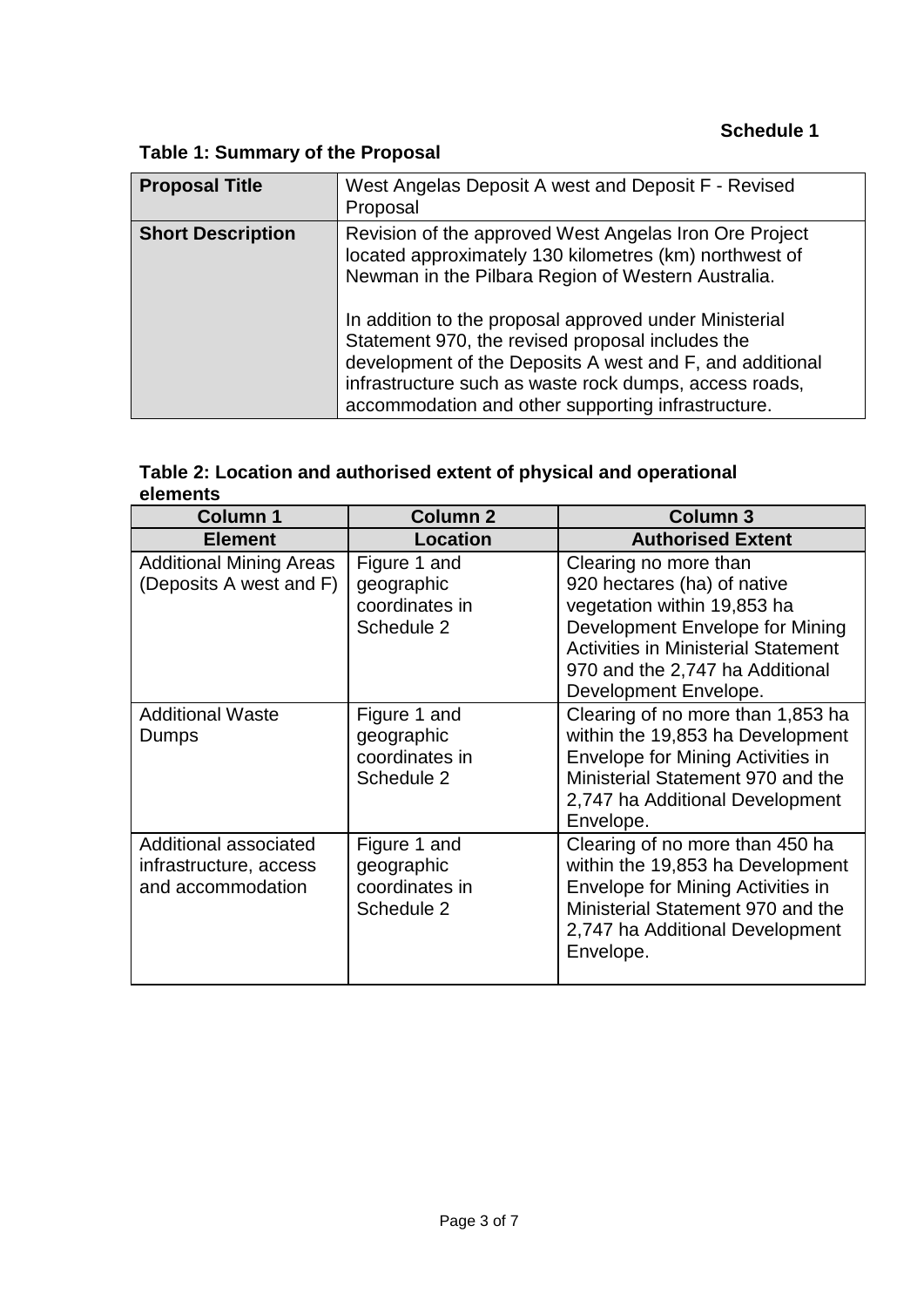| Acronym      | or   Definition or Term                                                                                                                                                                               |
|--------------|-------------------------------------------------------------------------------------------------------------------------------------------------------------------------------------------------------|
| Abbreviation |                                                                                                                                                                                                       |
| <b>CPI</b>   | <b>Consumer Price Index</b>                                                                                                                                                                           |
| ha           | <b>Hectares</b>                                                                                                                                                                                       |
| km           | kilometre                                                                                                                                                                                             |
| GL/a         | gigalitre per annum                                                                                                                                                                                   |
| <b>CEO</b>   | The Chief Executive Officer of the Department of the Public<br>Service of the State responsible for the administration of<br>section 48 of the Environmental Protection Act 1986, or his<br>delegate. |
| <b>EPA</b>   | <b>Environmental Protection Authority</b>                                                                                                                                                             |
| EP Act       | <b>Environmental Protection Act 1986</b>                                                                                                                                                              |

# **Figures (attached)**

Figure 1 Additional Development Envelope (This figure is a representation of the coordinates in Schedule 2)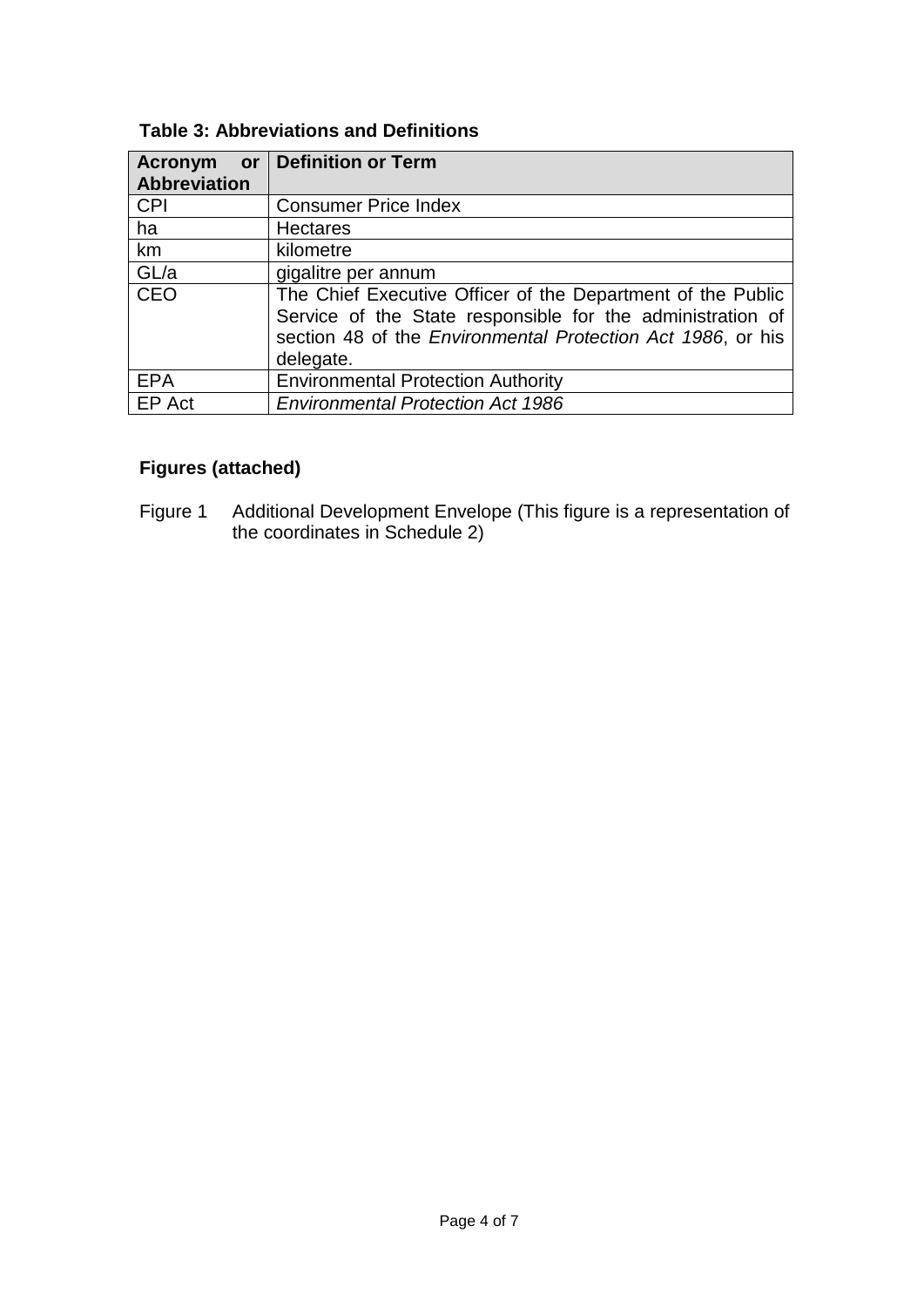

**Figure 1 Additional Development Envelope**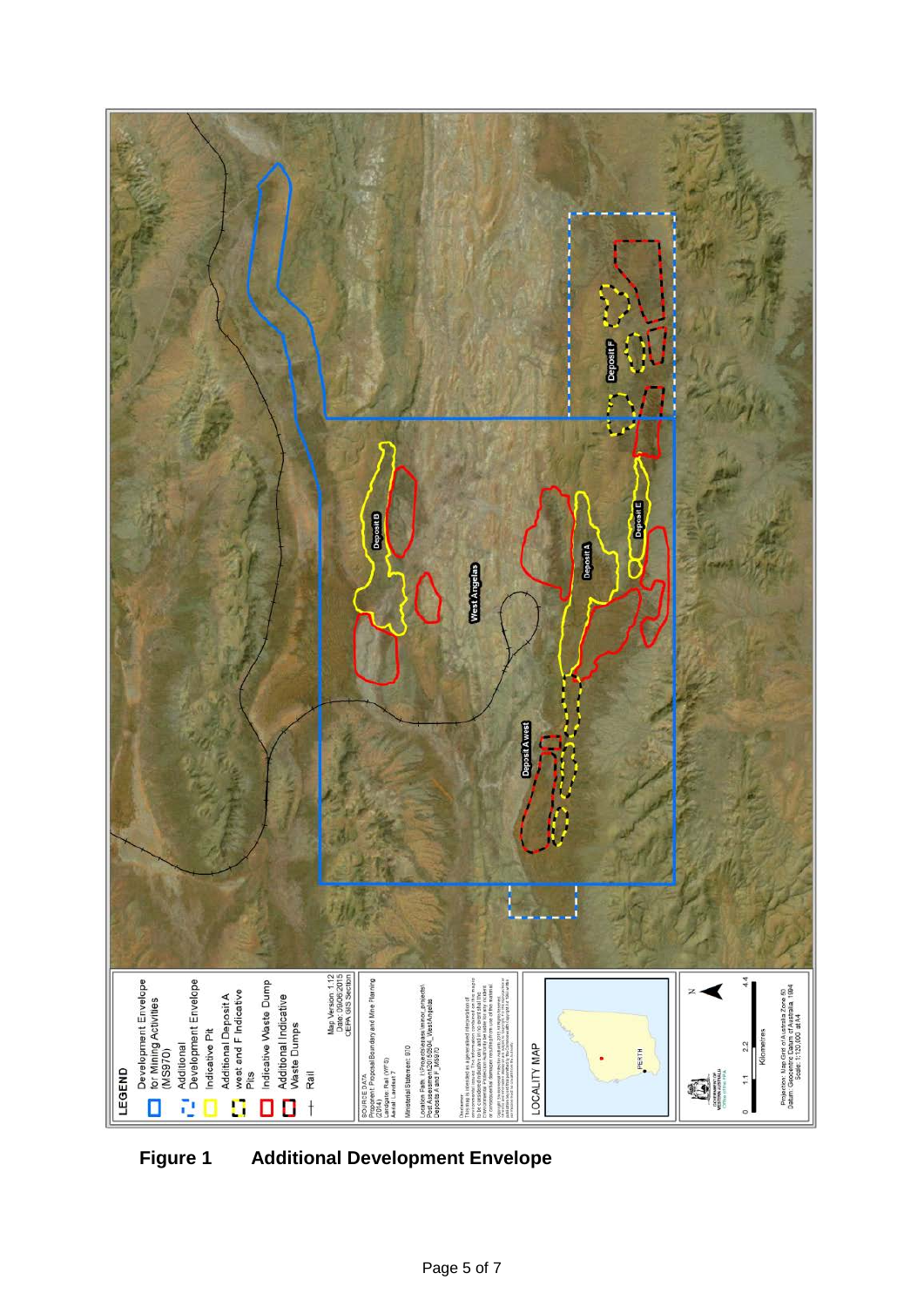## **Geographic spatial data coordinates**

Coordinates defining the Additional Development Envelope are held by the Office of the Environmental Protection Authority, Document Reference Number 2015-0001166811, dated 12 June 2015.